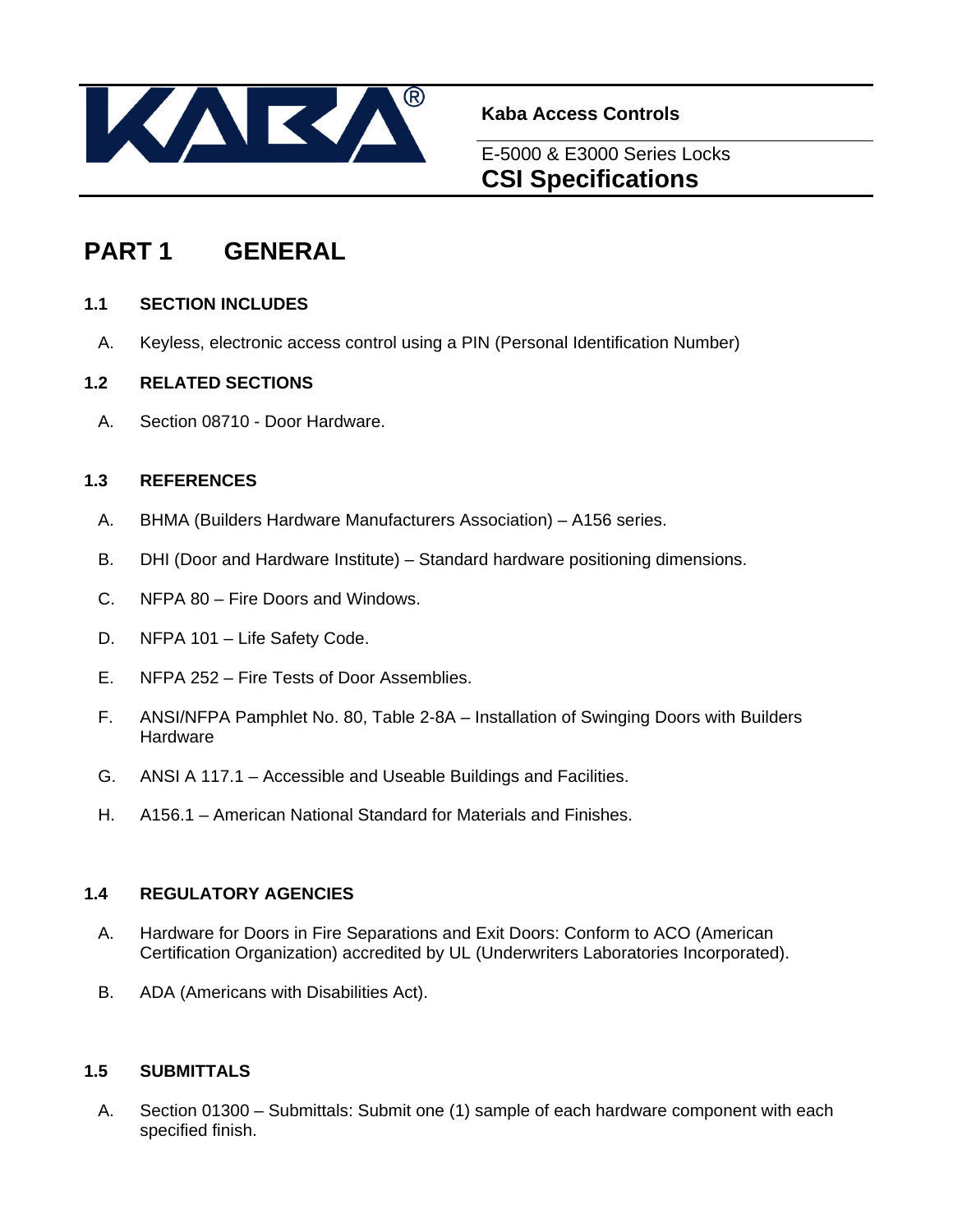- B. Samples:
	- 1. Identify each sample by label indicating applicable manufacturer's brand number, required finish, and hardware package number.
	- 2. Approval samples will be returned for incorporation into the work.
- C. Hardware List:
	- 1. Indicate specific hardware; identify make, model, material, function, size, finish, and other pertinent information.

## **1.6 CLOSEOUT SUBMITTALS**

- A. Section 01780 Closeout Submittals: Requirements for operation and maintenance manual.
- B. Provide operation and maintenance data for electronic access control for incorporation into manual.
- C. Advise maintenance staff regarding proper care, cleaning, and general maintenance.

## **1.7 QUALITY ASSURANCE**

- A. Perform Work in accordance with the following requirements:
	- 1. ANSI-BHMA, A156 Series.
	- 2. DHI A115 Series.
	- 3. NFPA 80.
	- 4. NFPA 101.
	- 5. NFPA 252.
- B. Hardware Supplier Qualifications: Company specializing in supplying [commercial] [institutional] [\_\_\_\_\_\_\_\_\_\_\_\_\_] door hardware with [\_\_\_\_\_] years [documented] experience. [approved by manufacturers].
- C. Hardware Supplier Personnel: Employ [an Architectural Hardware Consultant (AHC)] [a quailfied person] to assist in the Work of this section.

### **1.8 EXTRA MATERIALS**

A. Section 01780 – Closeout Submittals: Provide maintenance materials.

# **1.9 DELIVERY AND STORAGE**

- A. Section 01600 Product Requirements: Deliver, store, handle, and protect products.
- B. Deliver materials in original package with identification labels intact.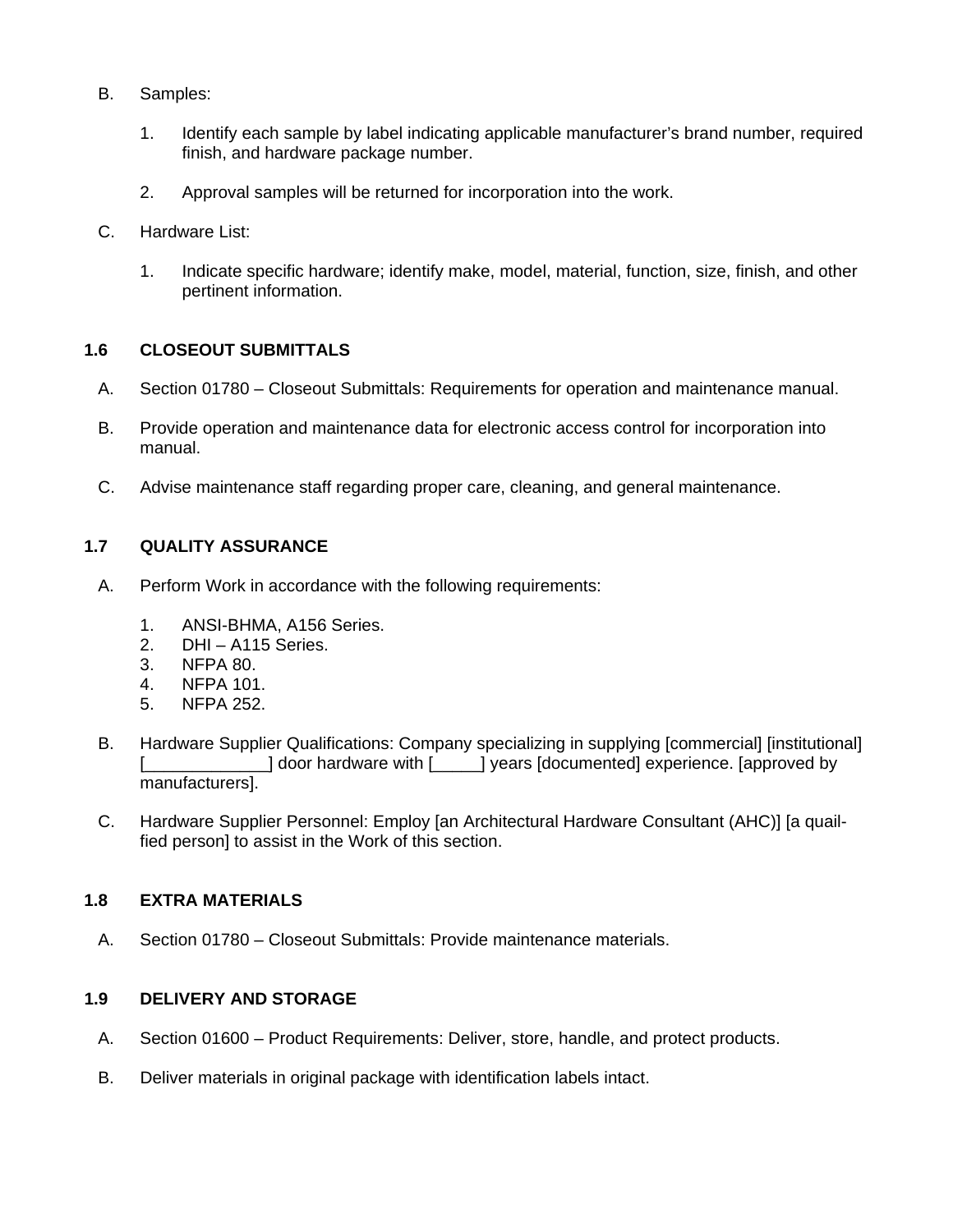- C. Package each item of hardware including fastenings, separately or in like groups of hardware. Label each package as to item definition and location.
- D. Store finishing hardware in locked, clean, dry area.

## **1.10 PROJECT CONDITIONS**

- A. Section 01300 Administrative Requirements: Coordination and meetings.
- B. Coordinate the Work with other directly affected sections involving manufacture or fabrication of internal reinforcement for door/frame hardware and recessed items.

### **1.11 WARRANTY**

- A. Section 01700 Execution Requirements: Warranties.
- B. Manufacturer's Warranty: [three (3)] [\_\_\_\_] year limited warranty that begins once power is applied.

## **1.12 MAINTENANCE PRODUCTS**

- A. Section 01700 Execution Requirements: Operation and maintenance data.
- B. Provide special tools applicable to each different or special hardware component.

# **PART 2 PRODUCTS**

# **2.1 MANUFACTURER**

- A. Acceptable Manufacturer: KABA Access Controls
- B. Substitutions: Not permitted.
- C. Access Control products must be manufactured in the USA
- D. Access Control Products must meet BAA (Buy American Act) and NAFTA Guidelines

# **2.2 STAND-ALONE ELECTRONIC ACCESS CONTROL**

Stand-Alone Electronic Access Control for High Security Applications

- A. Access Control System:
	- 1. Access using unique User PIN (Personal Identification Number) as a credential
	- 4. Software Lock Programming and Auditing Unit: Laptop or Netbook PC with IrDA communications
	- 5. Number of Users: 300
	- 6. Audit Trail: 9,000 most recent events with software, including Key Override use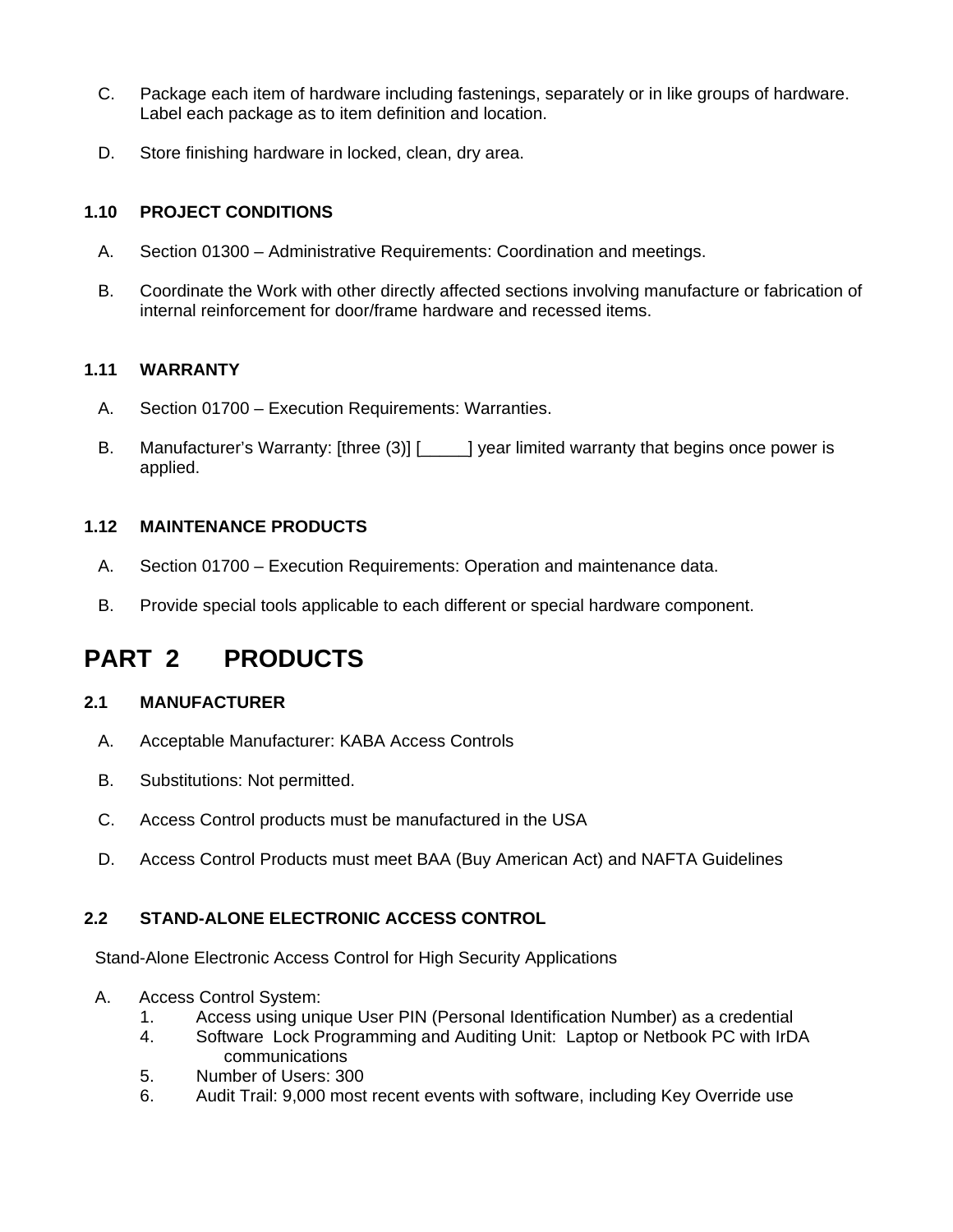- 7. Authority Levels (5) Allows control of who has access to specific lock operations: Master Manager Maintenance Unit (PC M-Unit) User Service User Access User
- 8. Passage Mode: Manually toggled on/off at the lock keypad with preset duration from 1- 24 hours using authorized PIN code
- 9. Lockout Mode: Manually toggled on/off at the lock keypad with authorized PIN code
- B. Locks General Information:
	- 1. Style –PIN-based with vandal-resistant Keypad with solid-metal pushbuttons.
	- 2. Lockset Electronic: ANSI/BHMA A156.25, Grade 1 Certification
	- 3. Extra heavy-duty solid cast housings and solid cast levers, wear-tested for extensive use in both indoor and outdoor applications
	- 4 Mounting: All electronics should be on the unsecured side of the door to prevent cables or wires through the door.

 Batteries and other powering options should be located on the secured side of the door to prevent tampering and use by unauthorized persons.

 All electronics should be on the unsecured side of the door to prevent cables or wires through the door

- 5. Standard Lock Finish: Satin Chrome 26D (626) housings & levers
- 6. Other Finishes Available: Bright Brass 03 (605), Satin Brass 04 (606), Bright Chrome 026 (625), and Dark Bronze (744-simulates 10B/613) housings and levers with Satin Brass (606) pushbuttons, Black (676) housings with Satin Chrome levers and accents
- 7. Items supplied with: Lock Assembly, Installation Manual, Template, Quick Reference Guide, Operations Manual, and required Hardware

 Additional Items supplied with Key-in-Lever Cylinder model ONLY: Universal Kaba 1599 6-pin cylinder with tailpiece, four (4) additional tailpieces, and two (2) nickel silver keys

- 8. Key Override: Key-in lever cylinders, small format interchangeable cores, large format removable cores; Key Override use is Indicated in audit events log
- 9. Authority Levels: Six (5) different Options:
- Master Level Performs all set-up and programming functions Manager Level - Administers common programming functions Access User Level - Entry granted with valid credential Service Level –Single event, or up to 24 hour access in 1 hour increments Maintenance Level – no access is granted, but information can be uploaded/ downloaded from the lock
- 10. User Parameters: PIN Length – adjustable to accept 4 to 8 digits Anti-Tamper Lockout – adjustable from 3 to 9 invalid attempts, with an adjustable period of 3 to 90 seconds
	- Re-Lock Time adjustable from 2 to 20 seconds
- 11. Power: 3 Power Options:
	- a. Standard 4AA batteries (up to 60,00 cycles)
	- b. High Capacity Battery Kit 4 cells (up to 120,000 cycles)
	- c. 12-24 VDC Power Interface from standard off-the-shelf power interface units
- 12. Certification and Testing

ANSI-BHMA Certified:

| A156.2  | <b>Cylindrical Locks</b> | Grade 1 |
|---------|--------------------------|---------|
| A156.3  | Exit Device Locks        | Grade 1 |
| A156.13 | Mortise Locks            | Grade 1 |
|         |                          |         |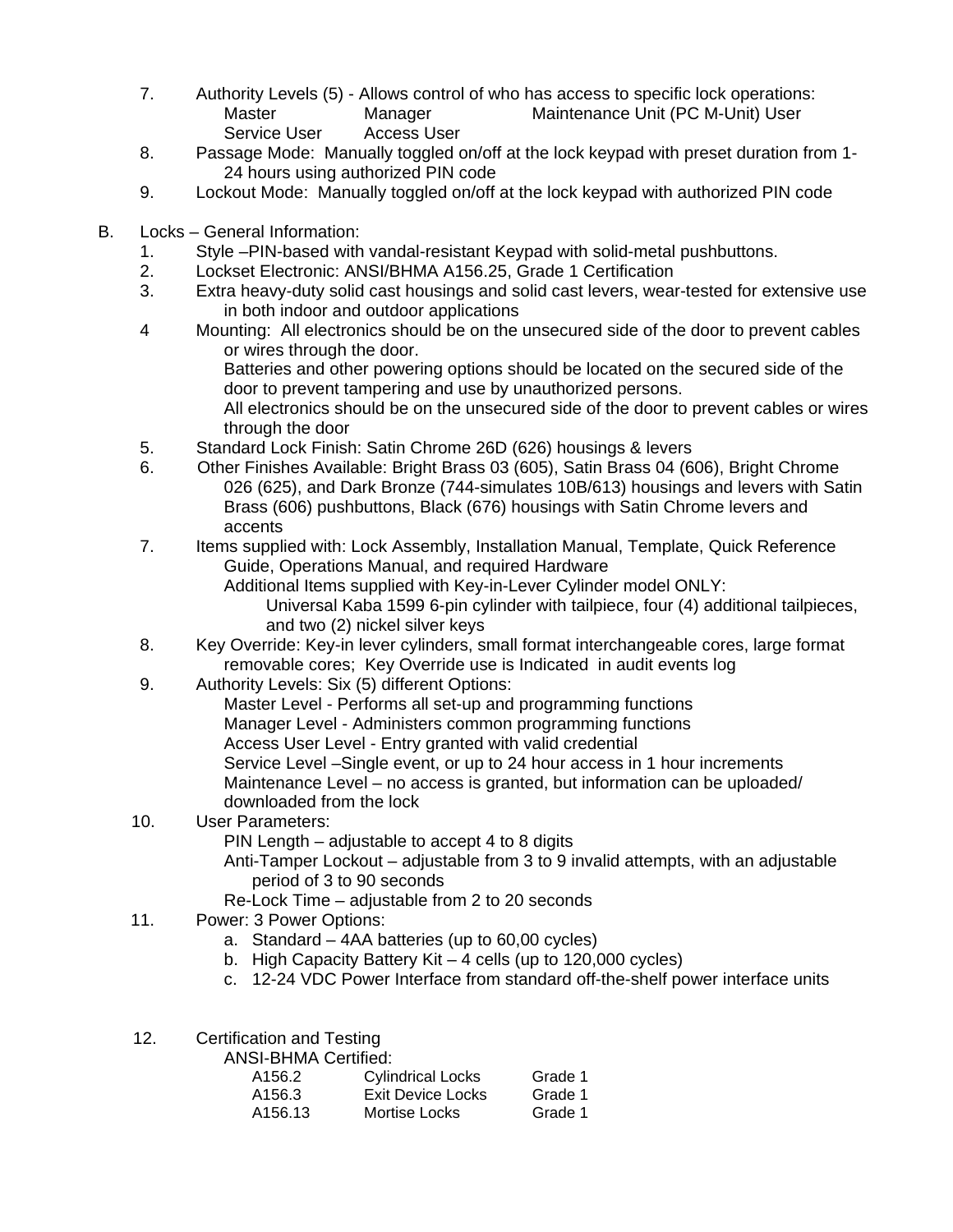A156.25 Electronic Locks Grade 1

Accessibility Standard:

Americans with Disabilities Act (ADA) Compliant

Fire Rating: Three (3) hour UL/ULC fire door rating for "A" rated doors

Environmental: Indoor /Outdoor approved

Front Housing: -31°F (-35°C) to +151°F (66°C)

Rear Housing: -31°F (-35°C) to +130°F (55°C)

- C. Locks Cylindrical:
	- 1. Style PIN-based, vandal-resistant Keypad with solid-metal pushbuttons.
	- 2. Locking Device Options:

Cylindrical ½" (13mm) throw latch with floating face plate and 2¾" (70mm) bkst Cylindrical ½" (13mm) throw latch with floating face plate and 23/8" (60mm) bkst Cylindrical 3/4" (19mm) throw latch with floating face plate and 2¾" (70mm) bkst

- 3. Backsets: 2-3/4" (70mm), 2-3/8"(60mm); 3-3/4" (95mm) and 5" (130mm) extensions available
- 4. Lockset Cylindrical: ANSI/BHMA A156.2, Grade 1 Certification
- 5. Extra heavy-duty cylindrical drive wear-tested for extensive use in both indoor and outdoor applications; knobs available if required
- 6. Key Override: Key-in lever cylinders, small format interchangeable cores, large format removable cores
- 7. Lock Functions: Cylindrical, Cylindrical with Privacy
- D. Locks Mortise:
	- 1. Style PIN-based, vandal-resistant Keypad with solid-metal pushbuttons.
	- 2. Locking Device Options:
		- Mortise ASM, 1 ¼" Face Plate No Deadbolt (Non Handed, Field Reversible) Mortise ASM, 1 ¼" Face Plate With Deadbolt (Non Handed, Field Reversible)
	- 3. Backset: 2-3/4" (70mm)
	- 4. Lockset ASM Mortise: ANSI/BHMA A156.13, Grade 1 Certification
	- 5. Extra heavy-duty ASM Mortise wear-tested for extensive use in both indoor and outdoor applications
	- 6. Key Override: Key-in lever cylinders, small format interchangeable cores, large format removable cores
	- 7. Lock Function Customization: Mortise Locks are easily customized on-site via keypad to work as various BHMA lock functions, eliminating the requirement to stock multiple locks to meet different applications. Built-in Options include: Entry, Privacy, and Residence lock (thumbturn required for Privacy and Residence functions)
	- 8. Back to Back Option: Entry/Exit, per BHMA F30 Asylum Function Power to both independent housings is supplied by a battery pack behind the mortise faceplate. Separate housings can be programmed alike or as independent openings
- E. Locks Exit Trim:
	- 1. Style PIN-based, vandal-resistant Keypad with solid-metal pushbuttons.
	- 2. Exit Device compatibility: One Lock Model (SKU) must be universally compatible with all of the following Exit Devices:

| Arrow S1250       | Arrow S3800        | Corbin/Rus       |
|-------------------|--------------------|------------------|
| Detex 10/F10      | Dorma 9300/9300F   | Monarch 1        |
| Precision 21/FL21 | Sargent2828        | Sargent 38       |
| Sargent 8800      | Sargent 8888       | VonDuprin        |
| Von Duprin98/98F  | Von Duprin 99 /99F | <b>Yale 7100</b> |
|                   |                    |                  |

bin/Russwin 5200/5200A arch 18R/F-18R 1ent 3828 Duprin 22/22F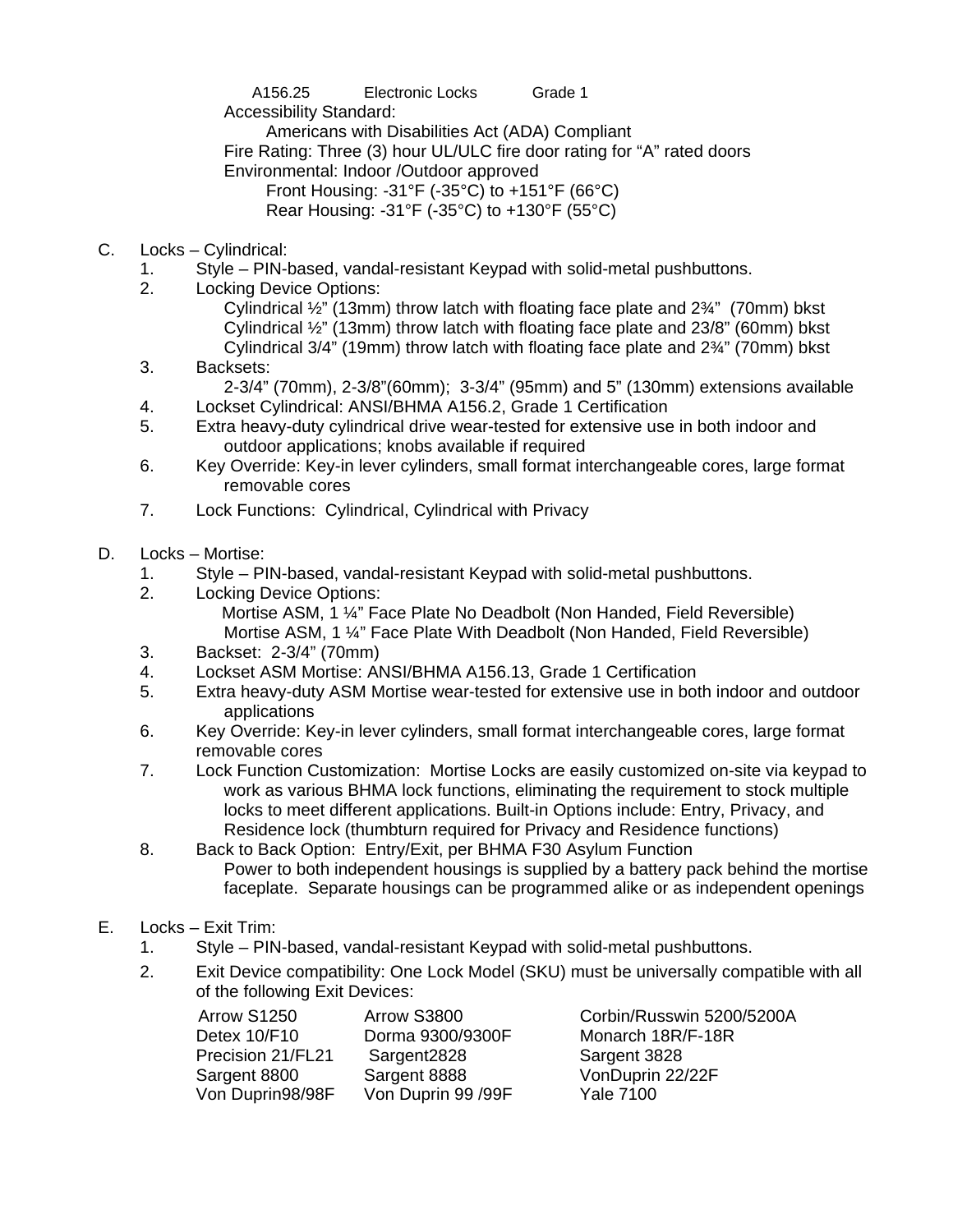- 3. Backset: Dictated by chosen Exit Device Manufacturer
- 4. Exit Trim: ANSI/BHMA 156.3, Grade 1 Certification
- 5. Spring loaded tailpiece interfaces with all specified Exit Devices
- 6. Key Override: Key-in lever cylinders, small format interchangeable cores, large format removable cores
- 7. Lock Function: Exit Trim
- F. Locks Narrow Stile:
	- 1. Style PIN-based, vandal-resistant Keypad with solid-metal pushbuttons.
	- 2. Interfaces with Adams Rite ™ locking devices below (Not Included): 1850, 1950, 4070, 4510, 4520, 4530, 4710, 4720, 4730, 4900,4920AN, MS 1850S, MS 1950S Series, and 8400
	- 3. Latch Holdback feature dogs latch with toggle command using PIN for Storefront
	- 4. Backset: 31/32" minimum
	- 5. Stile Thickness: 1 ¾" (44 cm) maximum
	- 6. One model with add-on kit adapts to Adams Rite™ Deadlock or Deadlatch devices
	- 7. Tested to ANSI-BHMA Grade 1 cycle tests: 1 million cycles
	- 8. Retains existing AR inside trim and its functionality
	- 9. Key Override: Morrtise cylinder included with Schlage C keyway, optional mortise shell accommodate small format interchangeable cores
	- 10. Lock Function: Narrow Stile door outside trim; fits AR™ Dead latch or Dead lock
- G. Locks Standalone Access Controller (SAC):
	- 1. Style PIN-based, vandal-resistant Keypad with solid-metal pushbuttons.
	- 2. Locking Device compatibility: Magnetic Locks, Electric Strikes, Parking Gates, Turnstiles, etc.
	- 3. Power Requirement: 12-24 VDC with battery backup (Securitron, Altronics, etc)
	- 4. Tamper-Proof Indicator: Prevents Access if Keypad/Reader is vandalized
	- 5. Alarm Shunt: Normally Open or Normally Closed with field-selectable duration settings
	- 6. Contact Closure: Normally Open or Normally Closed
	- 7. Lock Function: Standalone Access Controller or Keypad/Reader
- H. System Software
	- 1. Windows™ compatible software uses Excel-based templates for ease of use.
	- 2. Program and manage up to 10,000 doors with up to 300 users enrolled in each lock
	- 3. Includes optional random PIN generator at user enrollment
	- 4. Lock settings and parameters are easily cloned for quick multi-lock setup
	- 5. Import feature: User data can be imported from existing databases or spreadsheets
	- 2. Audit capability can process up to 9,000 events from each lock with sorting and filtering options to customize audit report

# **2.2 USE OF FASTENERS AND FUNCTIONAL DETAILS**

- 2.2.0 Fasteners supplied and recommended by manufacturer must include one bolt that transfers power from the secured side of the door and compensates for expansion and contraction of both metal and wood doors. Cables or wires through the door are not allowed.
- 2.2.1 Do not over tighten Kaba Access Control E-Plex™ 5000 Series Cylindrical Lock: Do not over tighten the LectroBolt™ that transfers power from the secured side of the door.
- 2.2.1.1 Numeric Keypad: Vandal resistant, 12 button, metal keys with key override. Records [3] [4] [5] [6] [7] [8] [9] attempts.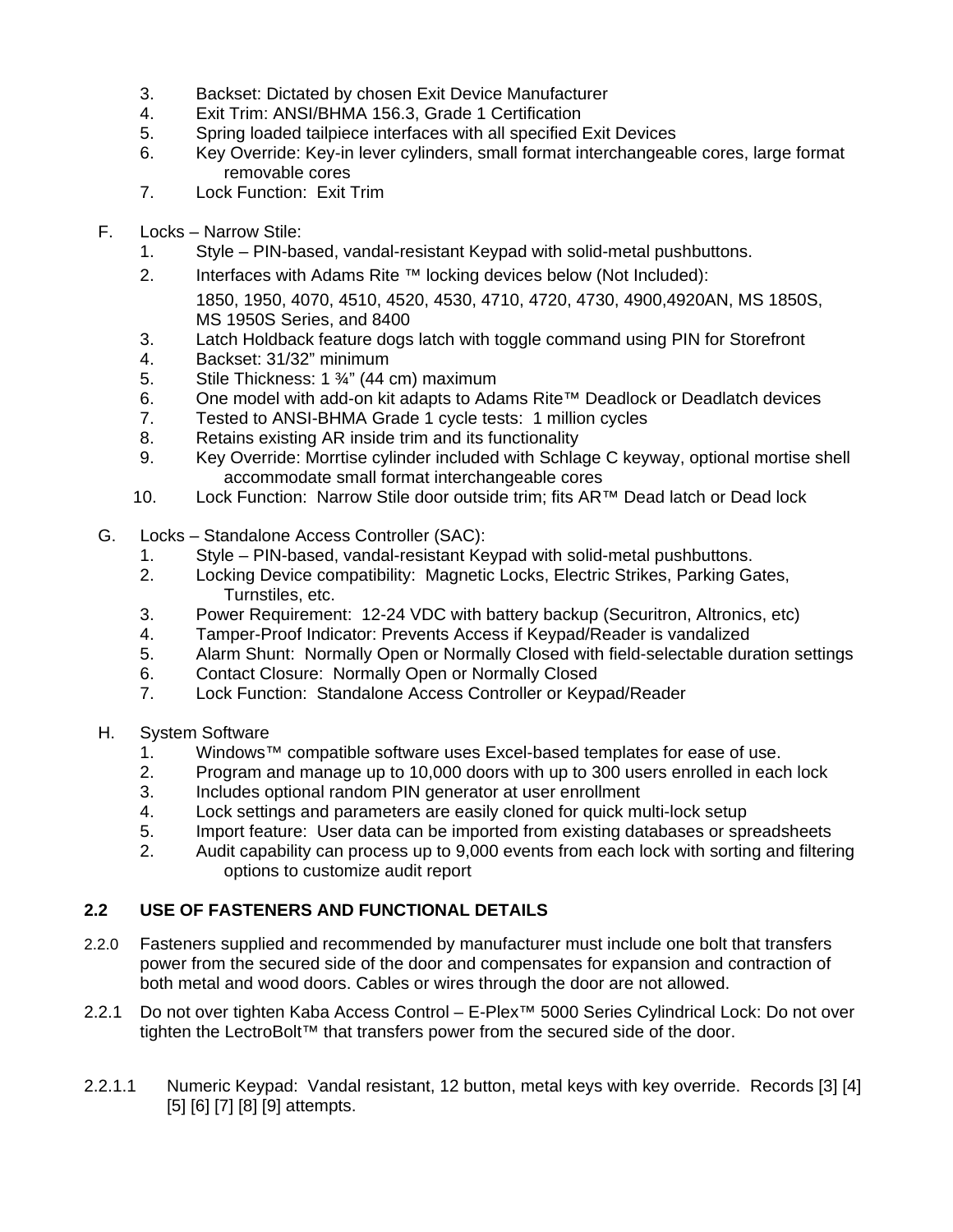- 2.2.1.1.1 Optional Microsoft Windows compatible software: Using Excel based templates; retrieves audit trail, manages up to 300 users per door and up to 10,000 doors per site.
- 2.2.1.2 Lock Housing: Extra heavy-duty solid cast housing, cast stainless steel cylindrical drive components, solid cast zinc lever, 70 mm (2-3/4 inch) backset.
- 2.2.1.2.1 Function Options: 1 Exit Trim (E.T.) 3 Cylindrical Lock (cyl) 5 Cylindrical with Privacy (cyl) 6 American Steel Mortise (ASM)
- 2.2.1.2.2 Electronics: Battery with [audible] [visual] indicator for low life.
- 2.2.1.2.3 Locking Device Options:

Exit Trim, Universal - interfaces with over 15 different exit device models Cylindrical ½" (13mm) throw latch with floating face plate and 2¾" (70mm) bkst Cylindrical ½" (13mm) throw latch with floating face plate and 23/8" (60mm) bkst Cylindrical 3/4" (19mm) throw latch with floating face plate and 2¾" (70mm) bkst Mortise ESM, LH - 1" (25mm) Face Plate No Deadbolt Mortise ESM, RH - 1" (25mm) Face Plate No Deadbolt Mortise ESM, LH - 1" (25mm) Face Plate With Deadbolt Mortise ESM, RH - 1" (25mm) Face Plate With Deadbolt Mortise ASM, 1 ¼" Face Plate No Deadbolt (Not Handed) Mortise ASM, 1 ¼" Face Plate With Deadbolt (Not Handed)

[3-hour] [\_\_] UL/ULC Fire Door Rating.

- 2.2.1.2.4 Optional Features: Remote Unlock 12-24 VDC Power Interface Kit High Capacity Battery Kit
- 2.2.1.2.5 Strike: ASA and standard strike plate.
- 2.2.1.2.6 Door Thickness: 1-3/8 inch (35 mm) to 2-1/4 inch (57 mm) [\_\_\_\_\_\_\_] (specify)
- 2.2.1.2.7 Door handing: Non-handed, Field Reversible
- 2.2.1.2.8 Weight: 3.63 kg (8 lbs).
- 2.2.1.3 Finished to ANSI/BHMA standard for Materials and Finishes:
- 2.2.1.4 Finish Options: 605 Bright Brass (03) – PVD finish 606 Satin Brass (04) – PVD finish 625 Bright Chrome (026)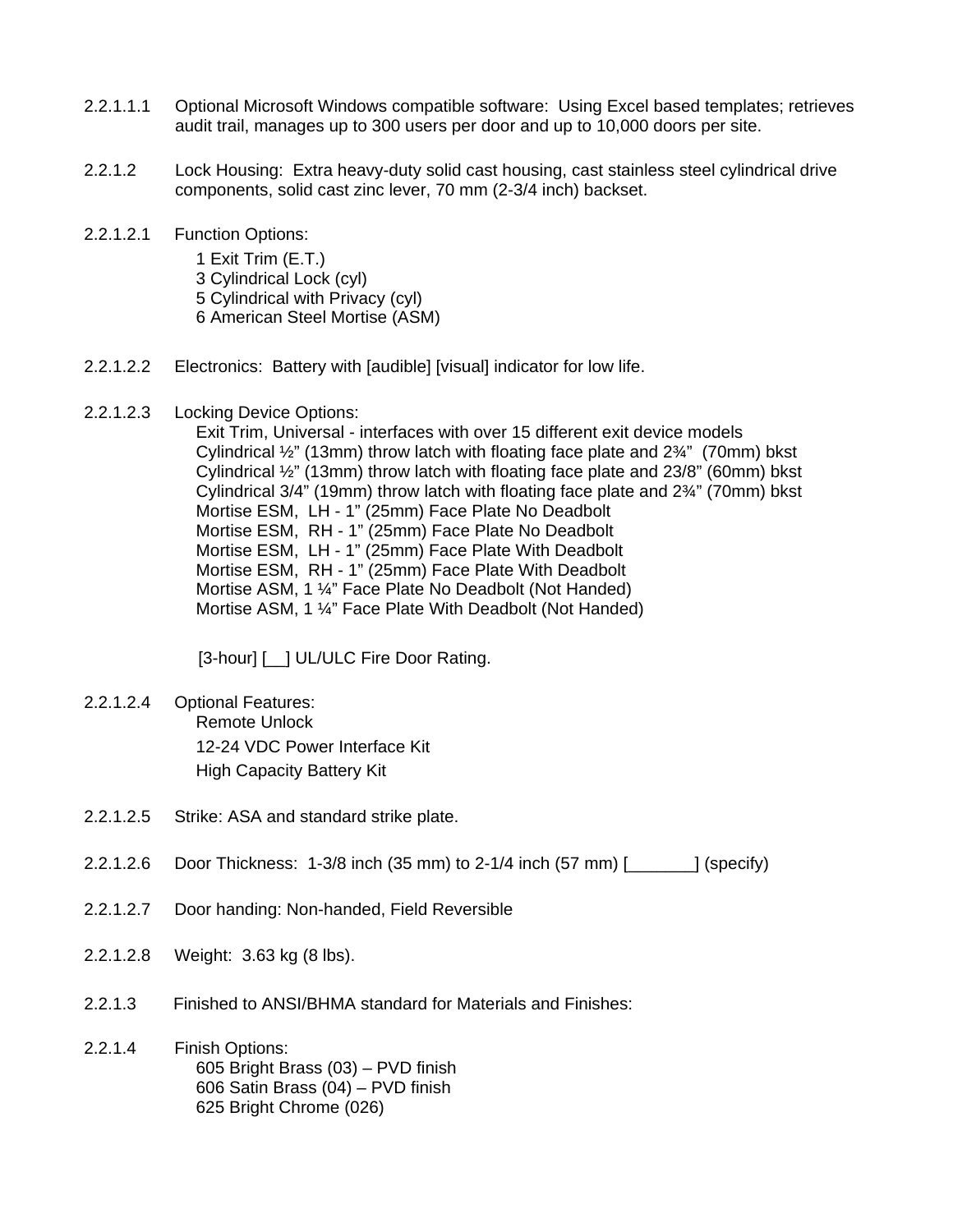626 Satin Chrome (26D) 676 Black (19) (with Satin Chrome Accents) 744 Dark Bronze with Brass accents (simulated 10B/613)

### **2.3 ACCESSORIES**

- 2.3.0 Fasteners: Must include at least one bolt that transfers power from the secured side of the door and compensates for expansion and contraction of both metal and wood doors by maintaining the fastener in constant tension from both sides of the door.
- 2.3.0.1 Screws, bolts, expansion shields and other fastening devices required for installation and smooth operation of hardware.
- 2.3.0.2 Exposed fastening devices to be compatible with hardware finish.
- 2.3.1 Key Override Function Options: K-I-L Kaba Cylinder (Kaba 90 Keyway) Included (XK) K-I-L Kaba Cylinder (Schlage C Keyway) Included (XS) I/C Best & Equivalents (6 or 7 Pin Length) , Cylinder Not Included (B) R/C Corbin/Russwin , Cylinder Not Included (C) R/C Medeco/ASSA/Yale, Cylinder Not Included (M) R/C Sargent, Cylinder Not Included (R) R/C Schlage, Cylinder Not Included (S)
- 2.3.1.1 [Standard key-in-lever cylinder.] [Removable core cylinder.]
- 2.3.1.2 Compatible with cylinders from Manufacturer: [ASSA,] [Abloy,] [Corbin/Russwin,] [Medeco,] [Sargent,] [Schlage,] [Schlage Primus,] [Arrow,] [Australian,] [Kaba,] [Marks].
- 2.3.1.3 Interchangeable cores: small format Best and compatibles (6 or 7 pin length).
- 2.3.1.4 Removable cores: [ASSA,] [Corbin/Russwin,] [Medeco,] [Schlage,] [Yale].
- 2.3.1.5 Key override use indicated in audit events log
- 2.3.2 Type and Finish: Same surface finish with compatible material as substrate.

### **2.4 FABRICATION**

- 2.4.0 Fabricate keyless lock with clutch free, direct-drive design.
- 2.4.1 Provide both Levers or Knobs: Options: Winston Lever (WL) Winston Knob (available with Cylindrical only) (WK)

# **PART 3 EXECUTION**